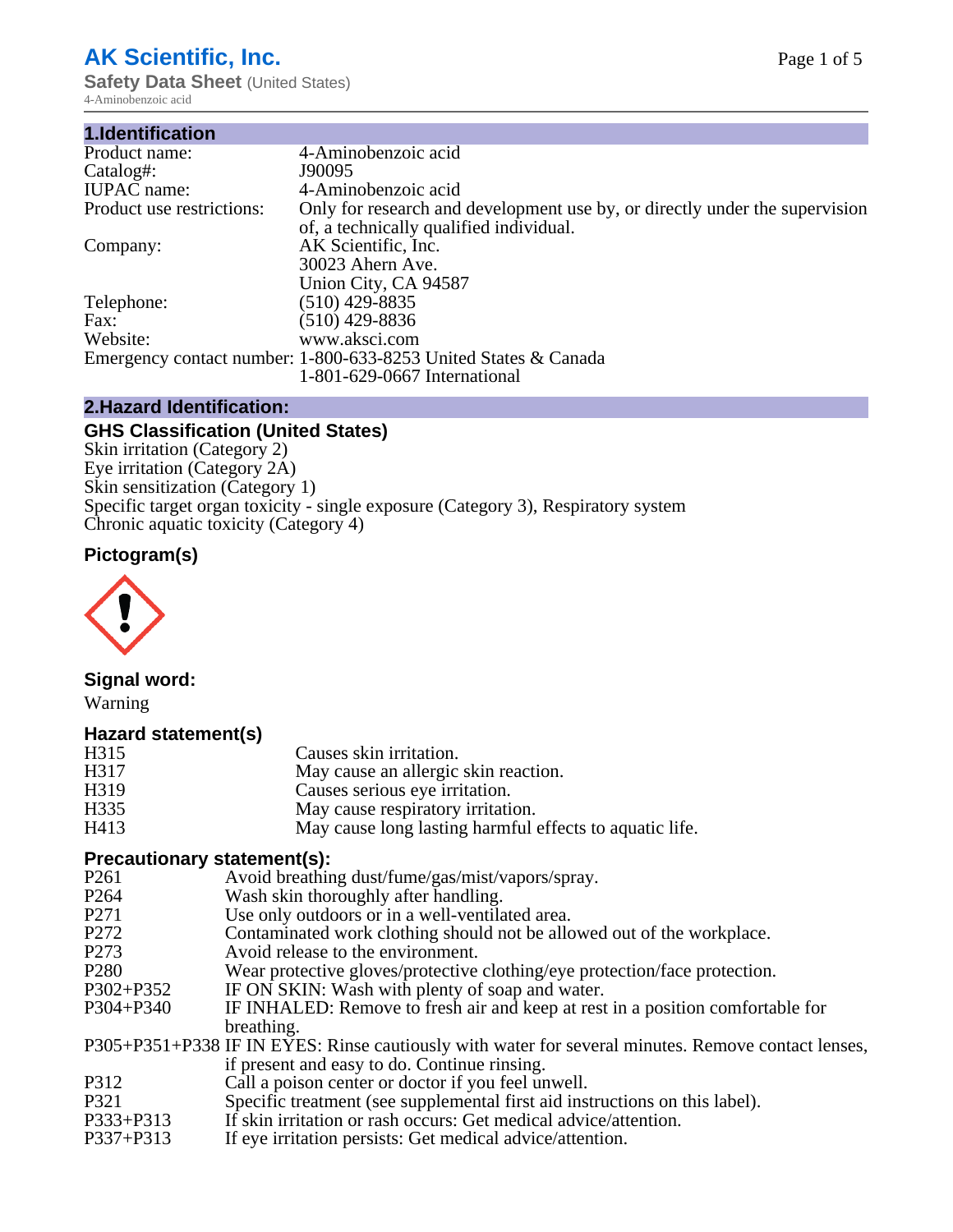| P <sub>362</sub> | Take off contaminated clothing and wash before reuse.              |
|------------------|--------------------------------------------------------------------|
| $P403 + P233$    | Store in a well-ventilated place. Keep container tightly closed.   |
| P <sub>405</sub> | Store locked up.                                                   |
| P <sub>501</sub> | Dispose of contents/container to an approved waste disposal plant. |

#### **Hazards not otherwise classified (HNOC) or not covered by GHS:** None

| 3. Composition/Information on Ingredients |                 |
|-------------------------------------------|-----------------|
| Synonyms:                                 | Not available.  |
| CAS#:                                     | $150 - 13 - 0$  |
| Purity:                                   | 95%             |
| EC:                                       | $205 - 753 - 0$ |

## **4. First Aid Measures**

**General Information:** Immediately remove any clothing contaminated by the product. Move out of dangerous area. Consult a physician and show this safety data sheet.

**Inhalation:** Move person to fresh air. If not breathing, give artificial respiration. If breathing is difficult, give oxygen. Obtain medical aid.

**Skin contact:** Immediately flush skin with running water for at least 15 minutes while removing contaminated clothing and shoes. Wash clothing before reuse. Obtain medical aid immediately.

**Eye contact:** Immediately flush open eyes with running water for at least 15 minutes. Obtain medical aid immediately.

**Ingestion:** Do NOT induce vomiting without medical advice. Rinse mouth with water. Never administer anything by mouth to an unconscious person. Obtain medical aid immediately.

**Most important symptoms and effects, both acute and delayed:** No further information available. Please see sections 2 and 11.

**Indication of any immediate medical attention and special treatment needed:** No further information available.

## **5. Fire Fighting Measures**

**Suitable extinguishing media:** Use water spray, dry chemical, carbon dioxide, or chemical foam. **Specific hazards arising from the chemical:** Carbon oxides, Nitrogen oxides.

**Advice for firefighters:** As in any fire, wear a NIOSH-approved or equivalent, pressure-demand, self-contained breathing apparatus and full protective gear. During a fire, irritating and highly toxic gases may be generated by thermal decomposition or combustion.

## **6. Accidental Release Measures**

**Personal precautions, protective equipment and emergency procedures:** Wear protective equipment and keep unprotected personnel away. Ensure adequate ventilation. Remove all sources of ignition. Prevent further leak or spill if safe to do so. For personal protective equipment, please refer to section 8.

**Environmental precautions:** Do not let product enter drains, other waterways, or soil.

**Methods and materials for containment and cleaning up:** Prevent further leak or spill if safe to do so. Vacuum, sweep up, or absorb with inert material and place into a suitable disposal container. Consult local regulations for disposal. See section 13 for further disposal information.

## **7. Handling and Storage**

**Precautions for safe handling:** Avoid contact with skin, eyes, and personal clothing. Wash hands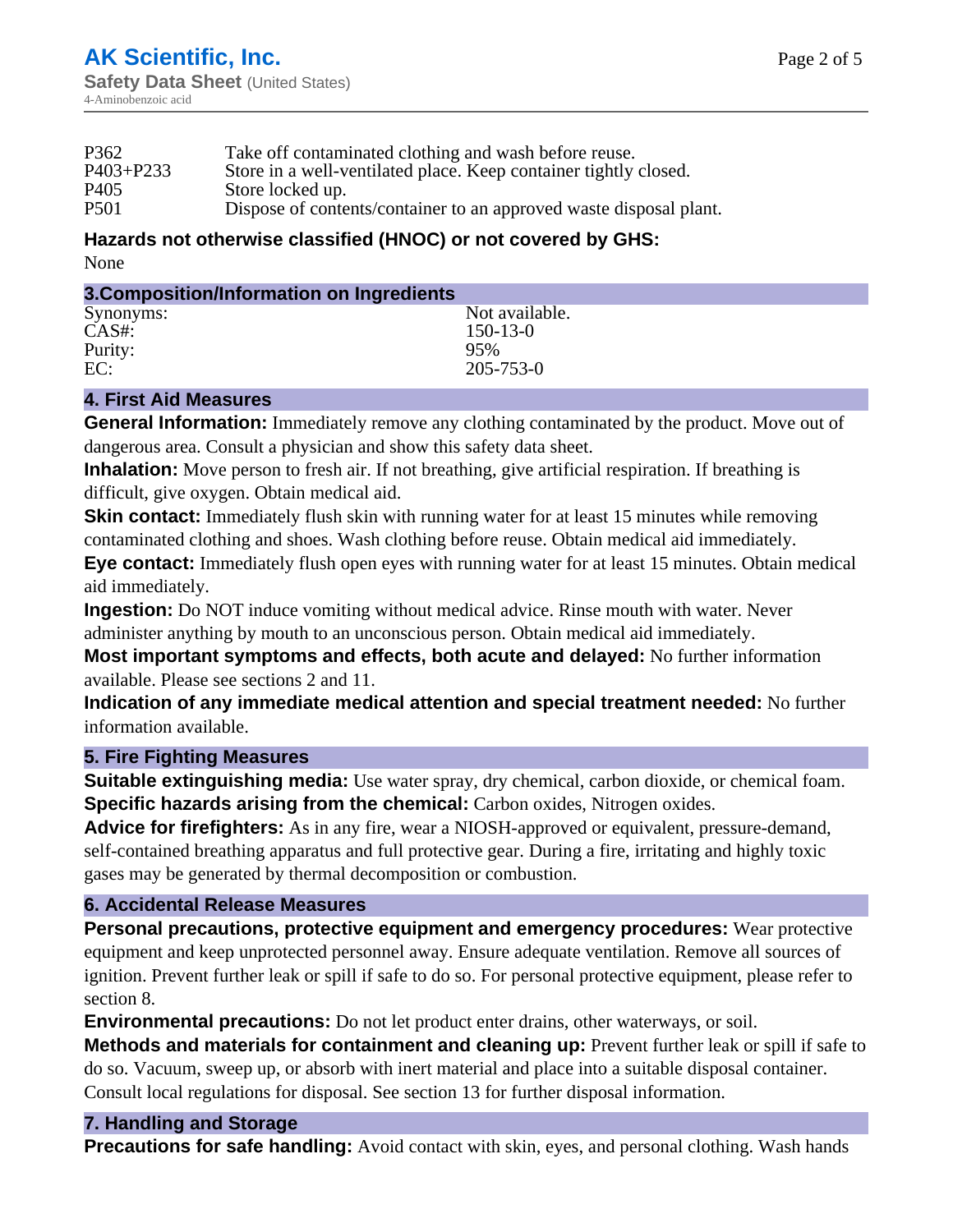thoroughly after handling. Avoid breathing fumes. Use only with adequate ventilation. Wear suitable protective clothing, gloves, and eye/face protection. Keep away from sources of ignition. Minimize dust generation and accumulation. Keep container tightly closed. Open and handle container with care. Do not eat, drink, or smoke while handling.

**Conditions for safe storage, including any incompatibilities:** Store in a tightly-closed container when not in use. Store in a cool, dry, well-ventilated area away from incompatible substances. Keep away from sources of ignition. ,Store long-term at 2-8°C.

#### **8. Exposure Controls/Personal Protection**

#### **Exposure limits:**

OSHA PEL: Not available. NIOSH REL: Not available.<br>ACGIH TLV: Not available. ACGIH TLV:

**Appropriate engineering controls:** Avoid contact with skin, eyes, and clothing. Wash hands before breaks and immediately after handling the product. Facilities storing or utilizing this material should be equipped with an eyewash fountain. Use adequate general and local exhaust ventilation to keep airborne concentrations low.

#### **Personal protection**

- Eyes: Based on an evaluation of the eye or face hazards present, wear chemical splash-resistant safety glasses or goggles with side protection. A face shield may be appropriate in some workplaces. Use eyewear tested and approved under appropriate government standards such as OSHA 29 CFR 1910.133 or EU EN166.
- Hands: Wear gloves selected based on an evaluation of the possible hazards to hands and skin, the duration of use, the physical conditions of the workplace, and the chemical resistance and physical properties of the glove material.
- Skin and body: Protective clothing must be selected based on the hazards present in the workplace, the physical environment, the duration of exposure, and other factors. No fabric can provide protection against all potential hazards; therefore it is important to select the appropriate protective clothing for each specific hazard. At the minimum, wear a laboratory coat and close-toed footwear.
- Respiratory: Respirators are not a substitute for accepted engineering control measures such as enclosure or confinement of the operation, general and local ventilation, and substitution of less toxic materials. When respiratory personal protective equipment is appropriate based on an assessment of respiratory hazards in the workplace, use a NIOSH- or CEN-certified respirator.

| 9. Physical and Chemical Properties |                          |  |
|-------------------------------------|--------------------------|--|
| <b>Physical State:</b>              | White crystalline powder |  |
| Molecular Formula:                  | C7H7NO <sub>2</sub>      |  |
| Molecular Weight:                   | 137.14                   |  |
| Odor:                               | Not available.           |  |
| pH:                                 | Not available.           |  |
| <b>Boiling Point Range:</b>         | $340^{\circ}$ C          |  |
| Freezing/Melting Point:             | $186 - 189$ °C           |  |
| Flash Point:                        | Not available.           |  |
| <b>Evaporation Rate:</b>            | Not available.           |  |
| Flammability (solid, gas):          | Please see section 2.    |  |
| Explosive limits:                   | Not available.           |  |
| Vapor Pressure:                     | Not available.           |  |
| Vapor Density:                      | Not available.           |  |
| Solubility:                         | Not available.           |  |
| <b>Relative Density:</b>            | $1.374$ g/mL (25 °C)     |  |
|                                     |                          |  |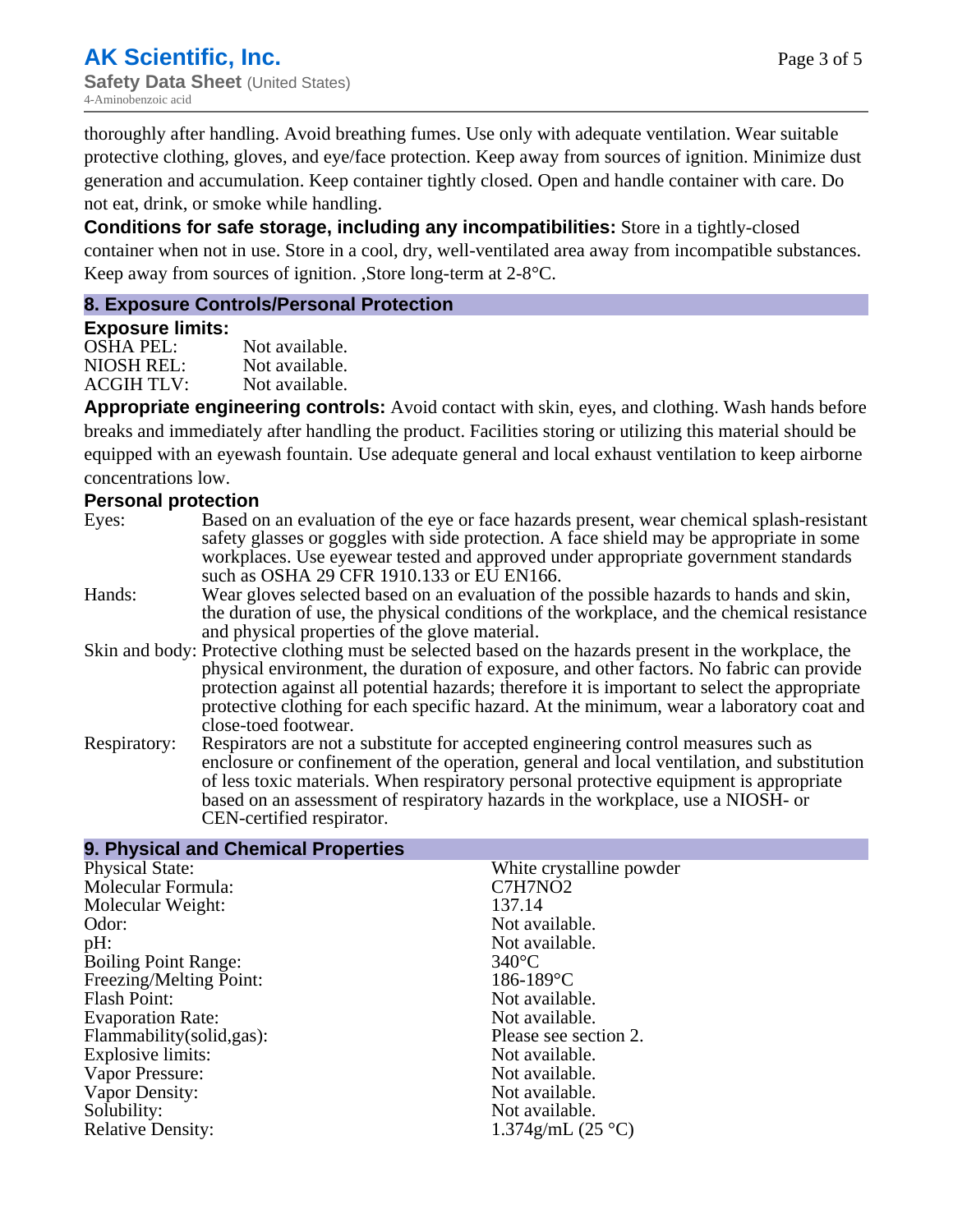| Refractive Index:<br>Volatility:<br>Auto-ignition Temperature:<br><b>Decomposition Temperature:</b><br><b>Partition Coefficient:</b>                              | Not available.<br>Not available.<br>Not available.<br>Not available.<br>Not available.                                                                                                                                                                                                                                                                                                                                |  |
|-------------------------------------------------------------------------------------------------------------------------------------------------------------------|-----------------------------------------------------------------------------------------------------------------------------------------------------------------------------------------------------------------------------------------------------------------------------------------------------------------------------------------------------------------------------------------------------------------------|--|
| <b>10. Stability and Reactivity</b>                                                                                                                               |                                                                                                                                                                                                                                                                                                                                                                                                                       |  |
| Reactivity:<br>Chemical stability:<br>Possibility of hazardous reactions:<br>Conditions to avoid:<br>Incompatible materials:<br>Hazardous decomposition products: | Not available.<br>Stable under recommended temperatures and pressures.<br>Not available.<br>Dust generation.<br>Strong oxidizing agents.<br>Carbon oxides, Nitrogen oxides.                                                                                                                                                                                                                                           |  |
| <b>11. Toxicological Information</b>                                                                                                                              |                                                                                                                                                                                                                                                                                                                                                                                                                       |  |
| RTECS#<br>Acute toxicity:<br>Routes of exposure:<br>Symptoms related to the physical, chemical and<br>toxicological characteristics:                              | Not available.<br>Not available.<br>Inhalation, eye contact, skin contact, ingestion.<br>Skin contact may result in inflammation<br>characterized by itching, scaling, reddening,<br>blistering, pain or dryness. Eye contact may result<br>in redness, pain or severe eye damage. Inhalation<br>may cause irritation of the lungs and respiratory<br>system. Overexposure may result in serious illness<br>or death. |  |
| Carcinogenicity<br>$T \wedge D \cap \ldots$                                                                                                                       | Crown? Not close tights as to its consinuarity to by mans                                                                                                                                                                                                                                                                                                                                                             |  |

| IARC: | Group3 - Not classifiable as to its carcinogenicity to humans.                                                                                                                                          |
|-------|---------------------------------------------------------------------------------------------------------------------------------------------------------------------------------------------------------|
| NTP:  | Not listed.                                                                                                                                                                                             |
| OSHA: | Not listed.                                                                                                                                                                                             |
|       | Acute toxic effects: Inflammation of the eye is characterized by redness, watering, and itching. Skin<br>inflammation is characterized by itching, scaling, reddening, or, occasionally,<br>blistering. |
|       |                                                                                                                                                                                                         |

#### **12. Ecological Information**

| Not available. |
|----------------|
| Not available. |
| Not available. |
| Not available. |
| Not available. |
|                |

**13. Disposal Considerations** Chemical waste generators must determine whether a discarded chemical is classified as hazardous waste. US EPA guidelines for the classification determination are listed in 40 CFR 261.3. Additionally, waste generators must consult state and local hazardous waste regulations to ensure complete and accurate classification. Observe all federal, state and local regulations when disposing of the substance.

Disposal of packaging: Do not reuse containers. Dispose of as unused product.

#### **14. Transportation Information**

## **DOT (United States)**

UN number: Not hazmat Proper shipping name:<br>
Transport hazard class:<br>
Not available.<br>
Not available. Transport hazard class:<br>
Packing group: Not available.<br>
Not available. Packing group: